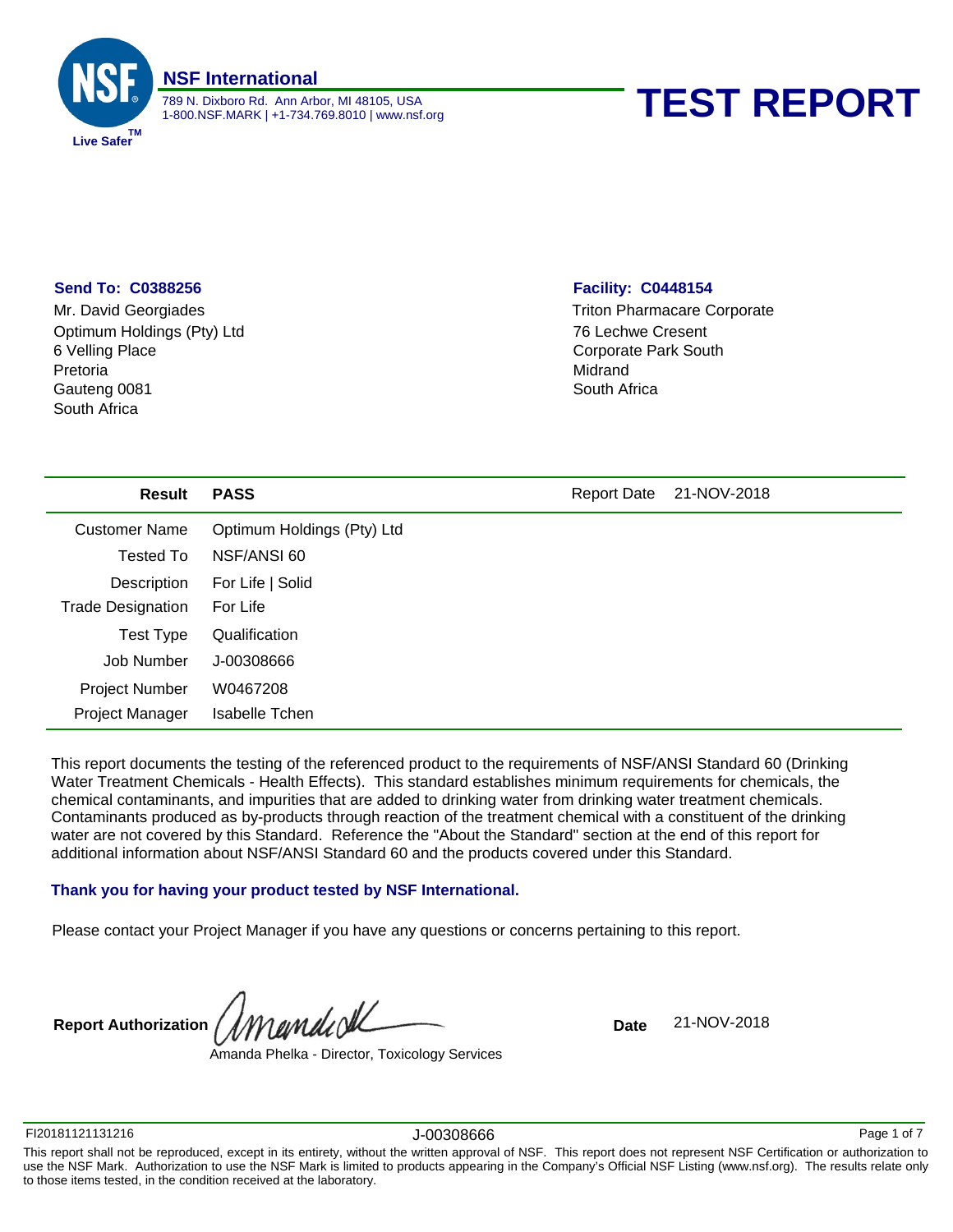

# **General Information**

Standard: NSF/ANSI 60

Chemical Name: Miscellaneous treatment applications Physical Description of Sample: Solid Tested DCC Number: DA09645 Trade Designation/Model Number: For Life

| Sample Id:                        | S-0001543909                                                                                                                                                                                                                                                                                                                                                                                                                                                              |              |                           |                                       |                                                            |                 |                           |                                    |
|-----------------------------------|---------------------------------------------------------------------------------------------------------------------------------------------------------------------------------------------------------------------------------------------------------------------------------------------------------------------------------------------------------------------------------------------------------------------------------------------------------------------------|--------------|---------------------------|---------------------------------------|------------------------------------------------------------|-----------------|---------------------------|------------------------------------|
| Description:                      | For Life   Solid                                                                                                                                                                                                                                                                                                                                                                                                                                                          |              |                           |                                       |                                                            |                 |                           |                                    |
| Sampled Date:                     | 13-Nov-2018                                                                                                                                                                                                                                                                                                                                                                                                                                                               |              |                           |                                       |                                                            |                 |                           |                                    |
| Received Date:                    | 07-Nov-2018                                                                                                                                                                                                                                                                                                                                                                                                                                                               |              |                           |                                       |                                                            |                 |                           |                                    |
|                                   | <b>Tox Normalization Information:</b>                                                                                                                                                                                                                                                                                                                                                                                                                                     |              |                           | <b>Lab Normalization Information:</b> |                                                            |                 |                           |                                    |
| <b>Calculated NF</b>              | Preparation method used                                                                                                                                                                                                                                                                                                                                                                                                                                                   | 0.0961<br>Κ  |                           |                                       | Date exposure completed<br>Final volume of solution        |                 | 13-NOV-2018<br>2 L        |                                    |
| <b>MUL</b>                        |                                                                                                                                                                                                                                                                                                                                                                                                                                                                           | 80 mg/L      |                           |                                       | Mass of material used                                      |                 | 1665 mg                   |                                    |
|                                   | Compound Reference Key:                                                                                                                                                                                                                                                                                                                                                                                                                                                   | <b>SPAC</b>  |                           |                                       |                                                            |                 |                           |                                    |
| <b>Normalization Calculation:</b> |                                                                                                                                                                                                                                                                                                                                                                                                                                                                           |              |                           |                                       |                                                            |                 |                           |                                    |
|                                   | Normalized Result = Test Result (ug/L) * NF                                                                                                                                                                                                                                                                                                                                                                                                                               |              | Where $NF = MUL$ (mg/L) * |                                       | Final Volume Of Solution (L)<br>Mass of Material Used (mg) |                 |                           |                                    |
|                                   | - MUL = Maximum Use Level:<br>- Mass of Material Used = The mass of sample analyzed in the laboratory;<br>- Final Volume of Solution = The volume of water used to dilute the sample;<br>- An additional factor may be used to adjust the analytical result to field use conditions to account for product carryover, flushing,<br>or other assumptions stipulated with the use of the product. If an additional factor is used, it is included in the information above. |              |                           |                                       |                                                            |                 |                           |                                    |
| <b>Testing Parameter</b>          |                                                                                                                                                                                                                                                                                                                                                                                                                                                                           | <b>Units</b> | <b>Sample</b>             | Control                               | <b>Result</b>                                              | Norm.<br>Result | Acceptance<br>Criteria(1) | <b>Evaluation</b><br><b>Status</b> |
|                                   |                                                                                                                                                                                                                                                                                                                                                                                                                                                                           |              |                           |                                       |                                                            |                 |                           |                                    |
| <b>Chemistry Lab</b>              |                                                                                                                                                                                                                                                                                                                                                                                                                                                                           |              |                           |                                       |                                                            |                 |                           |                                    |
|                                   | Gross Alpha and Beta Radioactivity in Drinking Water (Ref: EPA 900.0)                                                                                                                                                                                                                                                                                                                                                                                                     |              |                           |                                       |                                                            |                 |                           |                                    |
|                                   | P1 Gross Alpha                                                                                                                                                                                                                                                                                                                                                                                                                                                            | pCi/L        | ND(3)                     | ND(3)                                 | ND(3)                                                      | ND(0.3)         |                           |                                    |
|                                   | P1 Gross Beta                                                                                                                                                                                                                                                                                                                                                                                                                                                             | pCi/L        | ND(4)                     | ND(4)                                 | ND(4)                                                      | ND(0.4)         |                           |                                    |
|                                   | Alpha Variance +/-                                                                                                                                                                                                                                                                                                                                                                                                                                                        | pCi/L        | 2                         | $\overline{2}$                        | $\mathbf 0$                                                |                 |                           |                                    |
|                                   | Beta Variance +/-                                                                                                                                                                                                                                                                                                                                                                                                                                                         | pCi/L        | $\mathbf{1}$              | $\mathbf{1}$                          | ND(0)                                                      |                 |                           |                                    |
|                                   | Date Analyzed                                                                                                                                                                                                                                                                                                                                                                                                                                                             | 19-NOV-2018  |                           |                                       |                                                            |                 |                           |                                    |
|                                   | Metals II in water by ICPMS (Ref: EPA 200.8)                                                                                                                                                                                                                                                                                                                                                                                                                              |              |                           |                                       |                                                            |                 |                           |                                    |
| Arsenic                           |                                                                                                                                                                                                                                                                                                                                                                                                                                                                           | ug/L         | ND(1)                     | ND(1)                                 | ND(1)                                                      | ND(0.1)         | $\mathbf{1}$              | Pass                               |
| <b>Barium</b>                     |                                                                                                                                                                                                                                                                                                                                                                                                                                                                           | ug/L         | 70                        | 3                                     | 67                                                         | 6.4             | 200                       | Pass                               |
| Beryllium                         |                                                                                                                                                                                                                                                                                                                                                                                                                                                                           | ug/L         | ND(0.5)                   | ND(0.5)                               | ND(0.5)                                                    | ND(0.05)        | 0.4                       | Pass                               |
| Cadmium                           |                                                                                                                                                                                                                                                                                                                                                                                                                                                                           | ug/L         | ND(0.2)                   | ND(0.2)                               | ND(0.2)                                                    | ND(0.02)        | 0.5                       | Pass                               |
| Chromium                          |                                                                                                                                                                                                                                                                                                                                                                                                                                                                           | uq/L         | ND(1)                     | ND(1)                                 | ND(1)                                                      | ND(0.1)         |                           |                                    |
| Copper                            |                                                                                                                                                                                                                                                                                                                                                                                                                                                                           | ug/L         | ND(1)                     | ND(1)                                 | ND(1)                                                      | ND(0.1)         | 130                       | Pass                               |
| Mercury                           |                                                                                                                                                                                                                                                                                                                                                                                                                                                                           | ug/L         | ND(0.2)                   | ND(0.2)                               | ND(0.2)                                                    | ND(0.02)        | 0.2                       | Pass                               |
| Lead                              |                                                                                                                                                                                                                                                                                                                                                                                                                                                                           | ug/L         | 1.4                       | ND(0.5)                               | 1.4                                                        | 0.13            | 0.5                       | Pass                               |
| Antimony                          |                                                                                                                                                                                                                                                                                                                                                                                                                                                                           | ug/L         | ND(0.5)                   | ND(0.5)                               | ND(0.5)                                                    | ND(0.05)        | 0.6                       | Pass                               |
| Selenium                          |                                                                                                                                                                                                                                                                                                                                                                                                                                                                           | ug/L         | ND(1)                     | ND(1)                                 | ND(1)                                                      | ND(0.1)         | $5\phantom{.0}$           | Pass                               |
| Thallium                          |                                                                                                                                                                                                                                                                                                                                                                                                                                                                           | ug/L         | ND(0.2)                   | ND(0.2)                               | ND(0.2)                                                    | ND(0.02)        | 0.2                       | Pass                               |
|                                   | BASE/NEUTRAL/ACID EPA METHOD 625 Scan for Tentatively Identified Compounds                                                                                                                                                                                                                                                                                                                                                                                                |              |                           |                                       |                                                            |                 |                           |                                    |
|                                   |                                                                                                                                                                                                                                                                                                                                                                                                                                                                           |              |                           |                                       |                                                            |                 |                           |                                    |

FI20181121131216 J-00308666

Page 2 of 7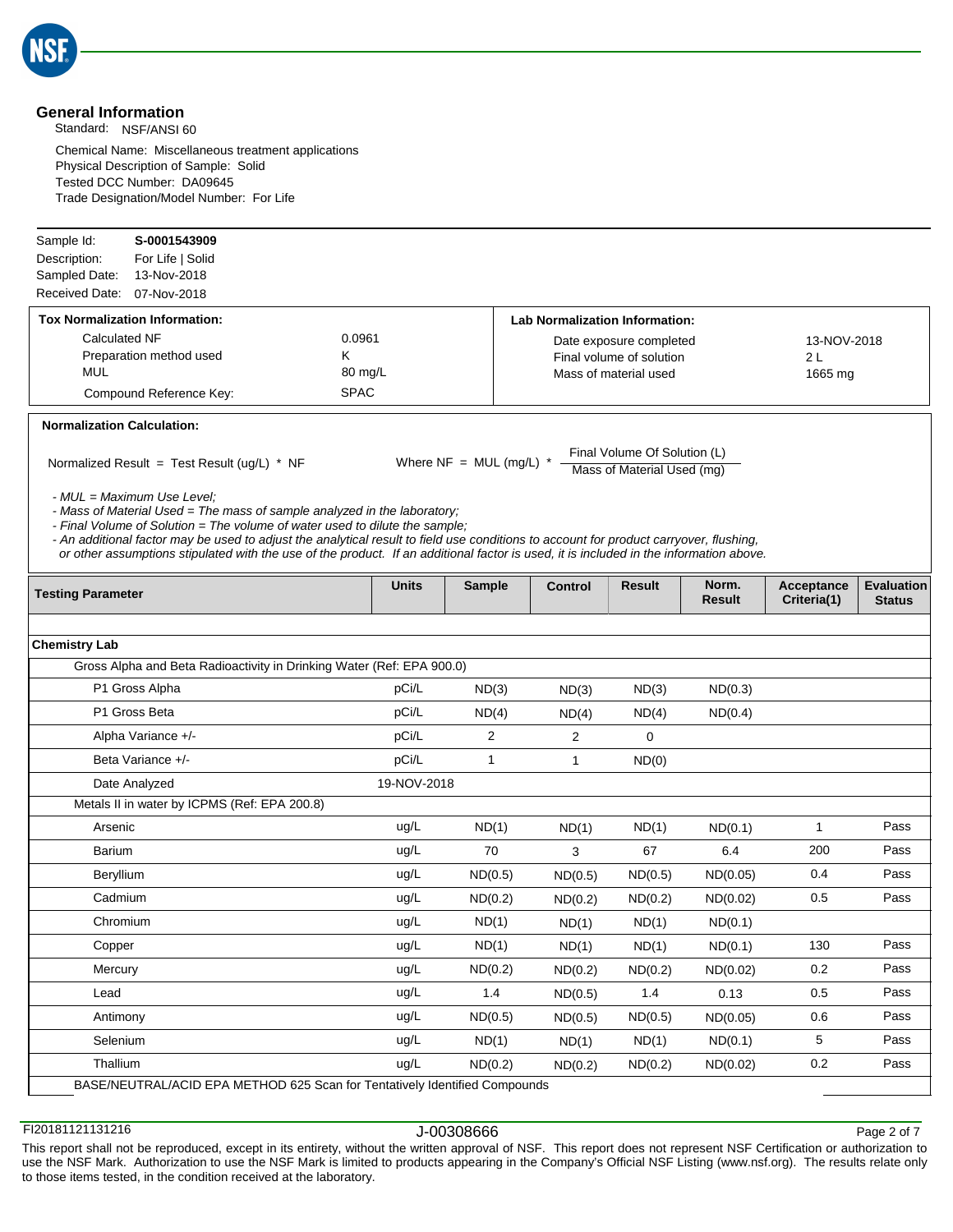

### Sample Id: **S-0001543909**

| <b>Testing Parameter</b>                                          | <b>Units</b> | <b>Sample</b> | <b>Control</b> | <b>Result</b> | Norm.<br>Result | Acceptance<br>Criteria(1) | <b>Evaluation</b><br><b>Status</b> |
|-------------------------------------------------------------------|--------------|---------------|----------------|---------------|-----------------|---------------------------|------------------------------------|
|                                                                   |              |               |                |               |                 |                           |                                    |
| <b>Chemistry Lab (Continued)</b>                                  |              |               |                |               |                 |                           |                                    |
| p-Toluenesulfonamide                                              | ug/L         | 100           |                | 100           | 10              | 10                        | Pass                               |
| Scan Control Complete                                             |              | <b>TRUE</b>   |                |               |                 |                           |                                    |
| Semivolatile Compounds, Base/Neutral/Acid Target 625, Data Workup |              |               |                |               |                 |                           |                                    |
| Pyridine                                                          | ug/L         | ND(2)         | ND(2)          | ND(2)         | ND(0.2)         |                           |                                    |
| Nitrosodimethylamine (N-)                                         | ug/L         | ND(2)         | ND(2)          | ND(2)         | ND(0.2)         |                           |                                    |
| N-Nitrosomethylethylamine                                         | ug/L         | ND(2)         | ND(2)          | ND(2)         | ND(0.2)         | 0.002                     | Pass                               |
| 5-Methyl-2-hexanone (MIAK)                                        | ug/L         | ND(2)         | ND(2)          | ND(2)         | ND(0.2)         | 6                         | Pass                               |
| 1-Methoxy-2-propanol acetate                                      | ug/L         | ND(2)         | ND(2)          | ND(2)         | ND(0.2)         | 70                        | Pass                               |
| 2-Heptanone                                                       | ug/L         | ND(2)         | ND(2)          | ND(2)         | ND(0.2)         | 50                        | Pass                               |
| Cyclohexanone                                                     | ug/L         | ND(2)         | ND(2)          | ND(2)         | ND(0.2)         |                           |                                    |
| Nitrosodiethylamine (N-)                                          | ug/L         | ND(2)         | ND(2)          | ND(2)         | ND(0.2)         |                           |                                    |
| Isobutylisobutyrate                                               | ug/L         | ND(2)         | ND(2)          | ND(2)         | ND(0.2)         | 0.3                       | Pass                               |
| Aniline                                                           | ug/L         | ND(2)         | ND(2)          | ND(2)         | ND(0.2)         |                           |                                    |
| Phenol                                                            | ug/L         | ND(2)         | ND(2)          | ND(2)         | ND(0.2)         |                           |                                    |
| Di(chloroethyl) ether                                             | ug/L         | ND(2)         | ND(2)          | ND(2)         | ND(0.2)         | 0.03                      | Pass                               |
| 2-Chlorophenol                                                    | ug/L         | ND(2)         | ND(2)          | ND(2)         | ND(0.2)         | 3                         | Pass                               |
| 2,3-Benzofuran                                                    | ug/L         | ND(2)         | ND(2)          | ND(2)         | ND(0.2)         |                           |                                    |
| 1,3-Dichlorobenzene                                               | ug/L         | ND(2)         | ND(2)          | ND(2)         | ND(0.2)         | 60                        | Pass                               |
| 1,4-Dichlorobenzene                                               | ug/L         | ND(2)         | ND(2)          | ND(2)         | ND(0.2)         | 7.5                       | Pass                               |
| 3-Cyclohexene-1-carbonitrile                                      | ug/L         | ND(2)         | ND(2)          | ND(2)         | ND(0.2)         | 0.3                       | Pass                               |
| 2-Ethylhexanol                                                    | ug/L         | ND(2)         | ND(2)          | ND(2)         | ND(0.2)         | 80                        | Pass                               |
| Benzyl alcohol                                                    | ug/L         | ND(2)         | ND(2)          | ND(2)         | ND(0.2)         | 3000                      | Pass                               |
| 1,2-Dichlorobenzene                                               | ug/L         | ND(2)         | ND(2)          | ND(2)         | ND(0.2)         | 60                        | Pass                               |
| bis(2-Chloroisopropyl)ether                                       | ug/L         | ND(2)         | ND(2)          | ND(2)         | ND(0.2)         | 0.3                       | Pass                               |
| 2-Methylphenol (o-Cresol)                                         | ug/L         | ND(2)         | ND(2)          | ND(2)         | ND(0.2)         | 40                        | Pass                               |
| N-Methylaniline                                                   | ug/L         | ND(2)         | ND(2)          | ND(2)         | ND(0.2)         | 0.3                       | Pass                               |
| Acetophenone                                                      | ug/L         | ND(2)         | ND(2)          | ND(2)         | ND(0.2)         |                           |                                    |
| N-Nitrosodi-n-propylamine                                         | ug/L         | ND(2)         | ND(2)          | ND(2)         | ND(0.2)         | 0.005                     | Pass                               |
| N-Nitrosopyrrolidine                                              | ug/L         | ND(2)         | ND(2)          | ND(2)         | ND(0.2)         | 0.02                      | Pass                               |
| 3- and 4-Methylphenol (m&p-Cresol)                                | ug/L         | ND(2)         | ND(2)          | ND(2)         | ND(0.2)         |                           |                                    |
| Hexachloroethane                                                  | ug/L         | ND(2)         | ND(2)          | ND(2)         | ND(0.2)         | 0.9                       | Pass                               |
| 2-Phenyl-2-propanol                                               | ug/L         | ND(2)         | ND(2)          | ND(2)         | ND(0.2)         |                           |                                    |
| N-Nitrosomorpholine                                               | ug/L         | ND(2)         | ND(2)          | ND(2)         | ND(0.2)         | 0.004                     | Pass                               |
| Nitrobenzene                                                      | ug/L         | ND(2)         | ND(2)          | ND(2)         | ND(0.2)         | $\mathbf{1}$              | Pass                               |
| 2,6-Dimethylphenol                                                | ug/L         | ND(2)         | ND(2)          | ND(2)         | ND(0.2)         | 0.4                       | Pass                               |
| N-Vinylpyrrolidinone                                              | ug/L         | ND(2)         | ND(2)          | ND(2)         | ND(0.2)         | 0.3                       | Pass                               |
| N-Nitrosopiperidine                                               | ug/L         | ND(2)         | ND(2)          | ND(2)         | ND(0.2)         | 0.005                     | Pass                               |
| Triethylphosphate                                                 | ug/L         | ND(2)         | ND(2)          | ND(2)         | ND(0.2)         |                           |                                    |
|                                                                   |              |               |                |               |                 |                           |                                    |

FI20181121131216 J-00308666

Page 3 of 7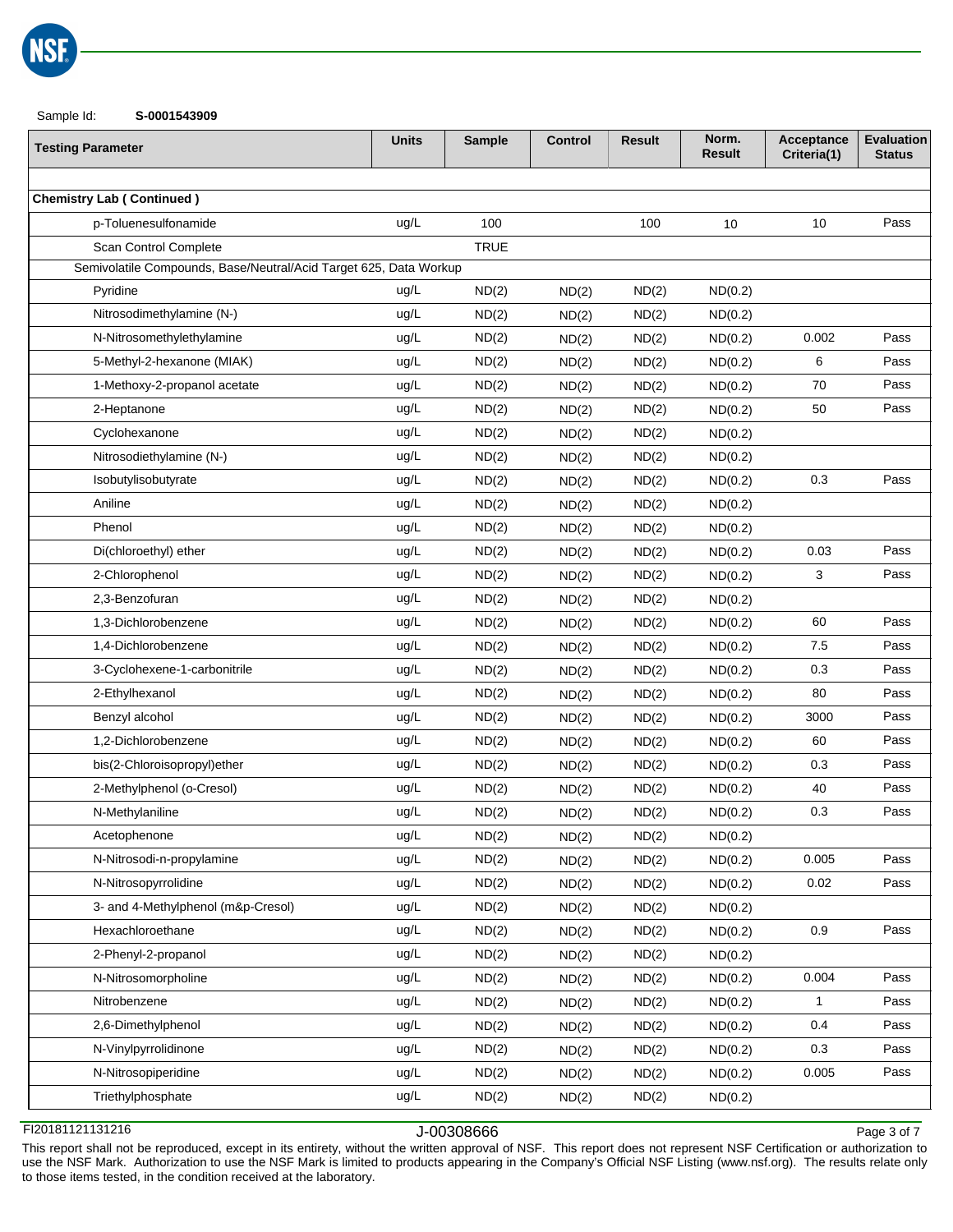

Sample Id: **S-0001543909**

| <b>Testing Parameter</b>                         | <b>Units</b> | <b>Sample</b> | <b>Control</b> | <b>Result</b> | Norm.<br>Result | Acceptance<br>Criteria(1) | <b>Evaluation</b><br><b>Status</b> |
|--------------------------------------------------|--------------|---------------|----------------|---------------|-----------------|---------------------------|------------------------------------|
|                                                  |              |               |                |               |                 |                           |                                    |
| <b>Chemistry Lab (Continued)</b>                 |              |               |                |               |                 |                           |                                    |
| Isophorone                                       | ug/L         | ND(2)         | ND(2)          | ND(2)         | ND(0.2)         | 40                        | Pass                               |
| 2-Nitrophenol                                    | ug/L         | ND(2)         | ND(2)          | ND(2)         | ND(0.2)         |                           |                                    |
| 2,4-Dimethylphenol                               | ug/L         | ND(2)         | ND(2)          | ND(2)         | ND(0.2)         |                           |                                    |
| bis(2-Chloroethoxy)methane                       | ug/L         | ND(2)         | ND(2)          | ND(2)         | ND(0.2)         |                           |                                    |
| 2,4-Dichlorophenol                               | ug/L         | ND(2)         | ND(2)          | ND(2)         | ND(0.2)         | 5                         | Pass                               |
| Trichlorobenzene (1,2,4-)                        | ug/L         | ND(2)         | ND(2)          | ND(2)         | ND(0.2)         | $\overline{7}$            | Pass                               |
| Naphthalene                                      | ug/L         | ND(2)         | ND(2)          | ND(2)         | ND(0.2)         | 10                        | Pass                               |
| 4-Chloroaniline                                  | ug/L         | ND(2)         | ND(2)          | ND(2)         | ND(0.2)         |                           |                                    |
| 1,1,3,3,-Tetramethyl-2-thiourea                  | ug/L         | ND(4)         | ND(4)          | ND(4)         | ND(0.4)         | $\mathbf{1}$              | Pass                               |
| Hexachlorobutadiene                              | ug/L         | ND(2)         | ND(2)          | ND(2)         | ND(0.2)         | 0.4                       | Pass                               |
| Benzothiazole                                    | ug/L         | ND(2)         | ND(2)          | ND(2)         | ND(0.2)         | 50                        | Pass                               |
| N-Nitrosodi-n-butylamine                         | ug/L         | ND(2)         | ND(2)          | ND(2)         | ND(0.2)         | 0.006                     | Pass                               |
| 4-Chloro-3-methylphenol                          | ug/L         | ND(2)         | ND(2)          | ND(2)         | ND(0.2)         |                           |                                    |
| p-tert-Butylphenol                               | ug/L         | ND(2)         | ND(2)          | ND(2)         | ND(0.2)         | 50                        | Pass                               |
| 2-Ethylhexyl glycidyl ether                      | ug/L         | ND(2)         | ND(2)          | ND(2)         | ND(0.2)         | 0.3                       | Pass                               |
| 2,6-Di-t-butyl-4-methylphenol(BHT)               | ug/L         | ND(2)         | ND(2)          | ND(2)         | ND(0.2)         | 10                        | Pass                               |
| Methylnaphthalene, 2-                            | ug/L         | ND(2)         | ND(2)          | ND(2)         | ND(0.2)         | 3                         | Pass                               |
| Cyclododecane                                    | ug/L         | ND(2)         | ND(2)          | ND(2)         | ND(0.2)         |                           |                                    |
| 2,4,5-Trichlorophenol                            | ug/L         | ND(2)         | ND(2)          | ND(2)         | ND(0.2)         | 70                        | Pass                               |
| 2,4,6-trichlorophenol                            | ug/L         | ND(2)         | ND(2)          | ND(2)         | ND(0.2)         |                           |                                    |
| 1(3H)-Isobenzofuranone                           | ug/L         | ND(2)         | ND(2)          | ND(2)         | ND(0.2)         |                           |                                    |
| 2-Chloronaphthalene                              | ug/L         | ND(2)         | ND(2)          | ND(2)         | ND(0.2)         |                           |                                    |
| 2-Nitroaniline                                   | ug/L         | ND(2)         | ND(2)          | ND(2)         | ND(0.2)         |                           |                                    |
| 1,1'-(1,3-Phenylene)bis ethanone                 | ug/L         | ND(2)         | ND(2)          | ND(2)         | ND(0.2)         | 10                        | Pass                               |
| 2,6-Di-tert-butylphenol                          | ug/L         | ND(2)         | ND(2)          | ND(2)         | ND(0.2)         | 50                        | Pass                               |
| Dimethylphthalate                                | ug/L         | ND(2)         | ND(2)          | ND(2)         | ND(0.2)         | 50                        | Pass                               |
| 1,1'-(1,4-Phenylene)bis ethanone                 | ug/L         | ND(2)         | ND(2)          | ND(2)         | ND(0.2)         | 0.3                       | Pass                               |
| Acenaphthylene                                   | ug/L         | ND(2)         | ND(2)          | ND(2)         | ND(0.2)         | 0.3                       | Pass                               |
| Benzenedimethanol,<br>a,a,a',a'-tetramethyl-1,3- | ug/L         | ND(2)         | ND(2)          | ND(2)         | ND(0.2)         | $\mathbf{5}$              | Pass                               |
| 2,6-Dinitrotoluene                               | ug/L         | ND(2)         | ND(2)          | ND(2)         | ND(0.2)         |                           |                                    |
| 2,4-Dinitrotoluene                               | ug/L         | ND(2)         | ND(2)          | ND(2)         | ND(0.2)         |                           |                                    |
| Benzenedimethanol, a,a,a',a'-Tetramethyl-1,4-    | ug/L         | ND(2)         | ND(2)          | ND(2)         | ND(0.2)         | 5                         | Pass                               |
| 2,4-Di-tert-butylphenol                          | ug/L         | ND(2)         | ND(2)          | ND(2)         | ND(0.2)         | 10                        | Pass                               |
| Dimethyl terephthalate                           | ug/L         | ND(2)         | ND(2)          | ND(2)         | ND(0.2)         | 300                       | Pass                               |
| Acenaphthene                                     | ug/L         | ND(2)         | ND(2)          | ND(2)         | ND(0.2)         |                           |                                    |
| Dibenzofuran                                     | ug/L         | ND(2)         | ND(2)          | ND(2)         | ND(0.2)         |                           |                                    |
| Ethyl-4-ethoxybenzoate                           | ug/L         | ND(2)         | ND(2)          | ND(2)         | ND(0.2)         | 50                        | Pass                               |
| 4-Nitrophenol                                    | ug/L         | ND(2)         | ND(2)          | ND(2)         | ND(0.2)         | 6                         | Pass                               |
|                                                  |              |               |                |               |                 |                           |                                    |

FI20181121131216 J-00308666

Page 4 of 7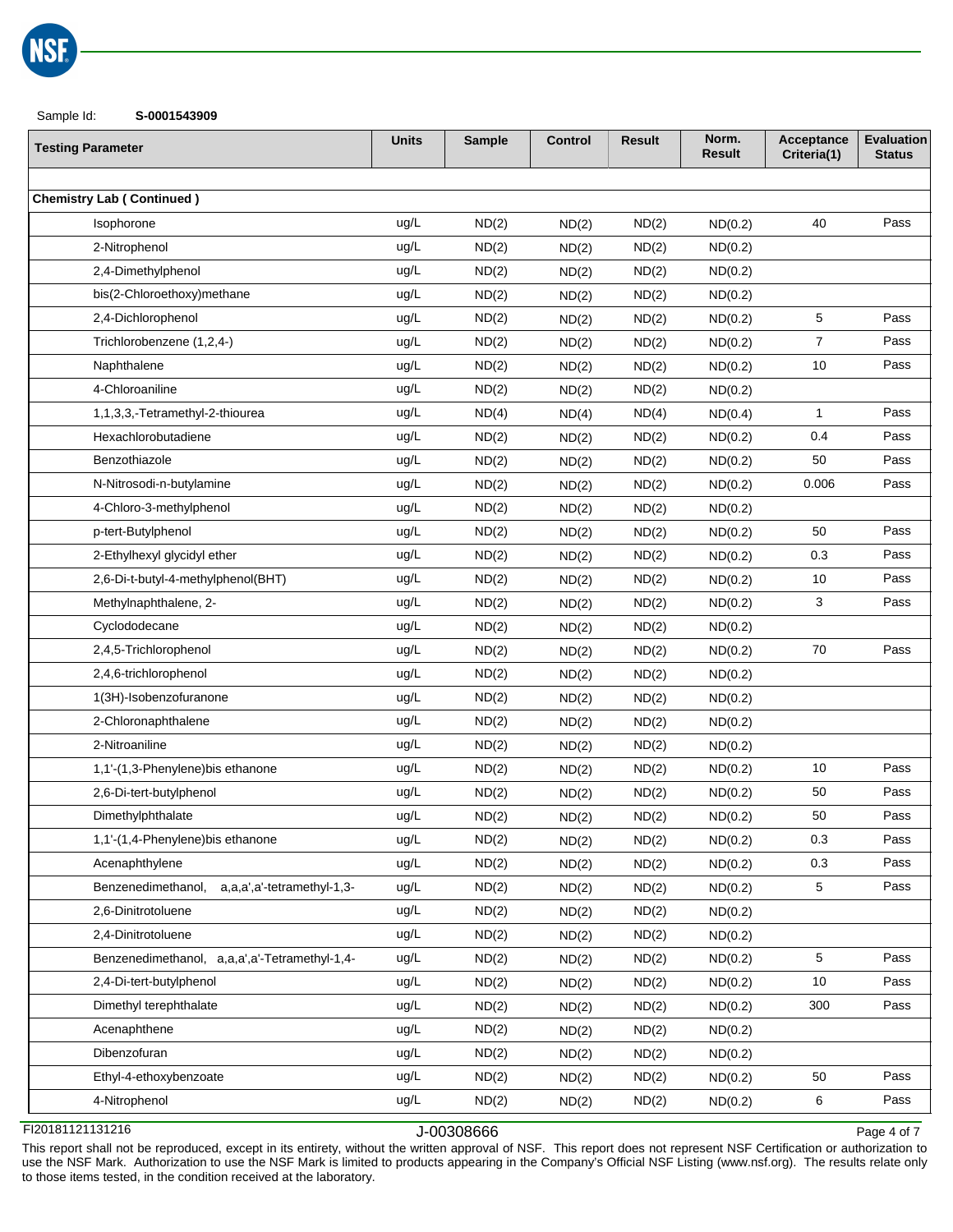

Sample Id: **S-0001543909**

| <b>Testing Parameter</b>                                                                                                                                    | <b>Units</b> | <b>Sample</b> | <b>Control</b> | <b>Result</b> | Norm.<br><b>Result</b> | Acceptance<br>Criteria(1) | <b>Evaluation</b><br><b>Status</b> |
|-------------------------------------------------------------------------------------------------------------------------------------------------------------|--------------|---------------|----------------|---------------|------------------------|---------------------------|------------------------------------|
|                                                                                                                                                             |              |               |                |               |                        |                           |                                    |
| <b>Chemistry Lab (Continued)</b>                                                                                                                            |              |               |                |               |                        |                           |                                    |
| Cyclododecanone                                                                                                                                             | ug/L         | ND(2)         | ND(2)          | ND(2)         | ND(0.2)                |                           |                                    |
| Diethyl Phthalate                                                                                                                                           | ug/L         | ND(2)         | ND(2)          | ND(2)         | ND(0.2)                | 600                       | Pass                               |
| p-tert-Octylphenol                                                                                                                                          | ug/L         | ND(2)         | ND(2)          | ND(2)         | ND(0.2)                | 10                        | Pass                               |
| Fluorene                                                                                                                                                    | ug/L         | ND(2)         | ND(2)          | ND(2)         | ND(0.2)                | 30                        | Pass                               |
| 4-Chlorophenylphenylether                                                                                                                                   | ug/L         | ND(2)         | ND(2)          | ND(2)         | ND(0.2)                |                           |                                    |
| 3-Nitroaniline                                                                                                                                              | ug/L         | ND(2)         | ND(2)          | ND(2)         | ND(0.2)                |                           |                                    |
| 4-Nitroaniline                                                                                                                                              | ug/L         | ND(2)         | ND(2)          | ND(2)         | ND(0.2)                | 4                         | Pass                               |
| Nitrosodiphenylamine (N-)                                                                                                                                   | ug/L         | ND(2)         | ND(2)          | ND(2)         | ND(0.2)                |                           |                                    |
| Azobenzene                                                                                                                                                  | ug/L         | ND(2)         | ND(2)          | ND(2)         | ND(0.2)                |                           |                                    |
| 4-Bromophenylphenylether                                                                                                                                    | ug/L         | ND(2)         | ND(2)          | ND(2)         | ND(0.2)                |                           |                                    |
| Hexachlorobenzene                                                                                                                                           | ug/L         | ND(2)         | ND(2)          | ND(2)         | ND(0.2)                |                           |                                    |
| Pentachlorophenol                                                                                                                                           | ug/L         | ND(2)         | ND(2)          | ND(2)         | ND(0.2)                |                           |                                    |
| Phenanthrene                                                                                                                                                | ug/L         | ND(2)         | ND(2)          | ND(2)         | ND(0.2)                |                           |                                    |
| Anthracene                                                                                                                                                  | ug/L         | ND(2)         | ND(2)          | ND(2)         | ND(0.2)                |                           |                                    |
| Diisobutyl phthalate                                                                                                                                        | ug/L         | ND(2)         | ND(2)          | ND(2)         | ND(0.2)                | 80                        | Pass                               |
| Dibutyl phthalate                                                                                                                                           | ug/L         | ND(2)         | ND(2)          | ND(2)         | ND(0.2)                | 70                        | Pass                               |
| Diphenyl sulfone                                                                                                                                            | ug/L         | ND(2)         | ND(2)          | ND(2)         | ND(0.2)                | 0.3                       | Pass                               |
| Hydroxymethylphenylbenzotriazole                                                                                                                            | ug/L         | ND(2)         | ND(2)          | ND(2)         | ND(0.2)                |                           |                                    |
| Fluoranthene                                                                                                                                                | ug/L         | ND(2)         | ND(2)          | ND(2)         | ND(0.2)                |                           |                                    |
| Pyrene                                                                                                                                                      | ug/L         | ND(2)         | ND(2)          | ND(2)         | ND(0.2)                |                           |                                    |
| Butyl benzyl phthalate                                                                                                                                      | ug/L         | ND(2)         | ND(2)          | ND(2)         | ND(0.2)                | 100                       | Pass                               |
| Di(2-ethylhexyl)adipate                                                                                                                                     | ug/L         | ND(2)         | ND(2)          | ND(2)         | ND(0.2)                |                           |                                    |
| 3,3-Dichlorobenzidine                                                                                                                                       | ug/L         | ND(2)         | ND(2)          | ND(2)         | ND(0.2)                |                           |                                    |
| Benzo(a)anthracene                                                                                                                                          | ug/L         | ND(2)         | ND(2)          | ND(2)         | ND(0.2)                |                           |                                    |
| Di(2-ethylhexyl)phthalate                                                                                                                                   | ug/L         | ND(2)         | ND(2)          | ND(2)         | ND(0.2)                |                           |                                    |
| Chrysene                                                                                                                                                    | ug/L         | ND(2)         | ND(2)          | ND(2)         | ND(0.2)                | 0.02                      | Pass                               |
| Di-n-octylphthalate                                                                                                                                         | ug/L         | ND(2)         | ND(2)          | ND(2)         | ND(0.2)                |                           |                                    |
| Benzo(b)fluoranthene                                                                                                                                        | ug/L         | ND(2)         | ND(2)          | ND(2)         | ND(0.2)                | 0.02                      | Pass                               |
| Benzo(k)fluoranthene                                                                                                                                        | ug/L         | ND(2)         | ND(2)          | ND(2)         | ND(0.2)                |                           |                                    |
| Benzo(a)Pyrene (PAH)                                                                                                                                        | ug/L         | ND(2)         | ND(2)          | ND(2)         | ND(0.2)                |                           |                                    |
| Dibenzo(a,h)anthracene                                                                                                                                      | ug/L         | ND(2)         | ND(2)          | ND(2)         | ND(0.2)                |                           |                                    |
| Indeno(1,2,3-cd)pyrene                                                                                                                                      | ug/L         | ND(2)         | ND(2)          | ND(2)         | ND(0.2)                |                           |                                    |
| Benzo(g,h,i)perylene                                                                                                                                        | ug/L         | ND(2)         | ND(2)          | ND(2)         | ND(0.2)                |                           |                                    |
| 1 - If the acceptance criteria is blank and the evaluation status is "Fail", then the criteria used will be noted on the letter accompanying these results. |              |               |                |               |                        |                           |                                    |

| 1 - If the acceptance criteria is blank and the evaluation status is "Fail", then the criteria used will be noted on the letter accompanying these results.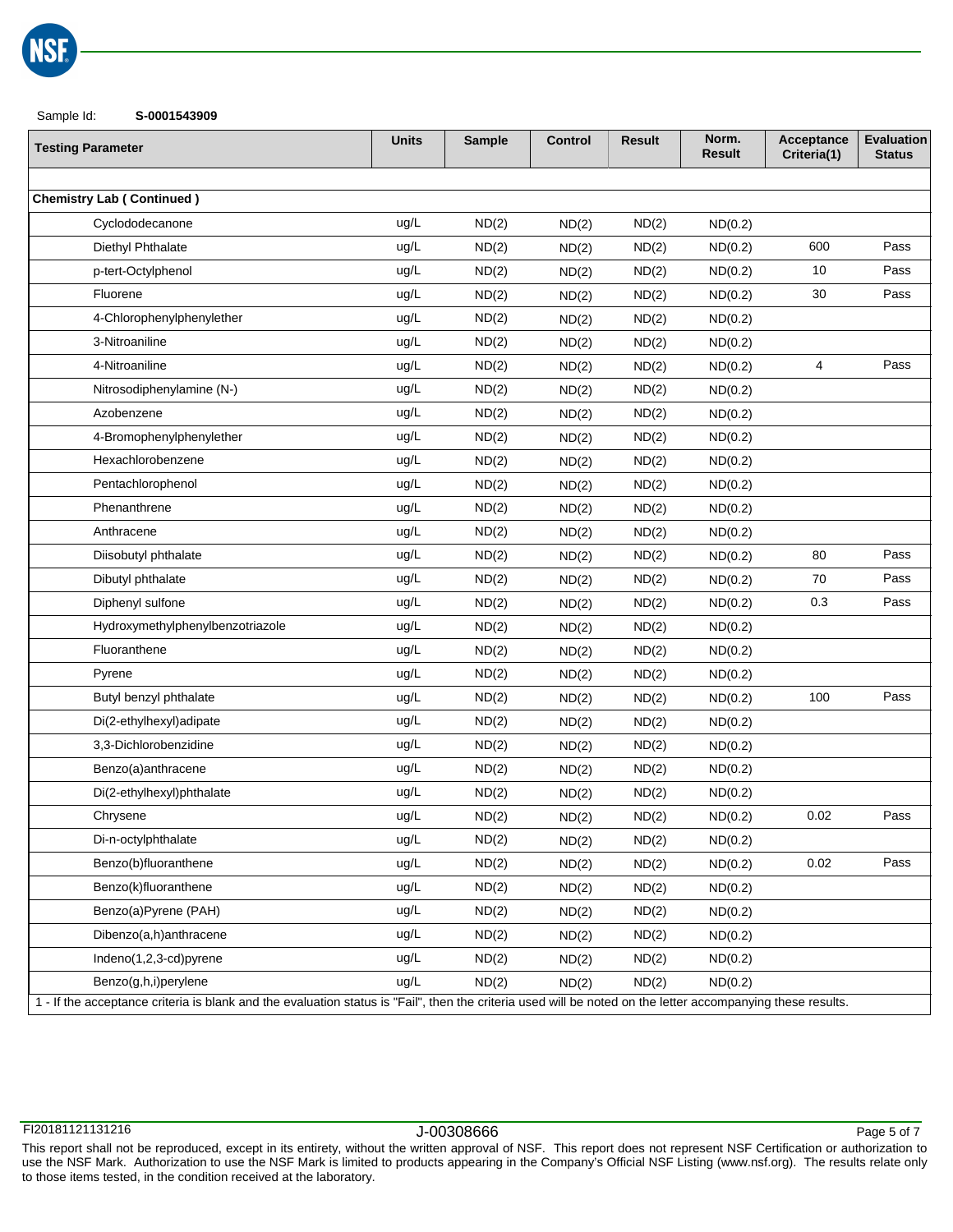

## *Common Terms and Acronyms Used:*

| Sample<br>Control | Test result on the submitted product sample after prepared or exposed in accordance with the standard. |
|-------------------|--------------------------------------------------------------------------------------------------------|
|                   | Test result on a laboratory blank sample analyzed in parallel with the sample.                         |
| Result            | Sample test result minus the Control test result.                                                      |
| Normalized Result | Result normalized in accordance with the test standard to reflect potential at-the-tap concentrations  |
| ND()              | Result is below the detection level of the analytical procedure as identified in the parenthesis.      |
| DCC Number        | NSF document control code of the registered formulation of the product tested                          |
| ug/L……………………      | Microgram per liter = $0.001$ milligram per liter (mg/L)                                               |
| SPAC              | Acceptance criteria of the standard (Single Product Allowable Concentration)                           |

## *References to Testing Procedures:*

| <b>NSF Reference</b> | <b>Parameter / Test Description</b>                                               |
|----------------------|-----------------------------------------------------------------------------------|
| C0842                | Gross Alpha and Beta Radioactivity in Drinking Water (Ref: EPA 900.0)             |
| C1183                | Metals II in water by ICPMS (Ref: EPA 200.8)                                      |
| C <sub>2023</sub>    | BASE/NEUTRAL/ACID EPA METHOD 625 Scan for Tentatively Identified Compounds (TICs) |
| C <sub>2024</sub>    | Semivolatile Compounds, Base/Neutral/Acid Target 625, Data Workup                 |

**Id**

Test descriptions preceded by an asterisk "\*" indicate that testing has been performed per NSF International requirements but is not within its scope of accreditation.

## *Testing Laboratories:*

**--------------** All work performed at:  $-$ NSF\_AA

| <b>Address</b>      |
|---------------------|
| NSF International   |
| 789 N. Dixboro Road |

Ann Arbor MI 48105